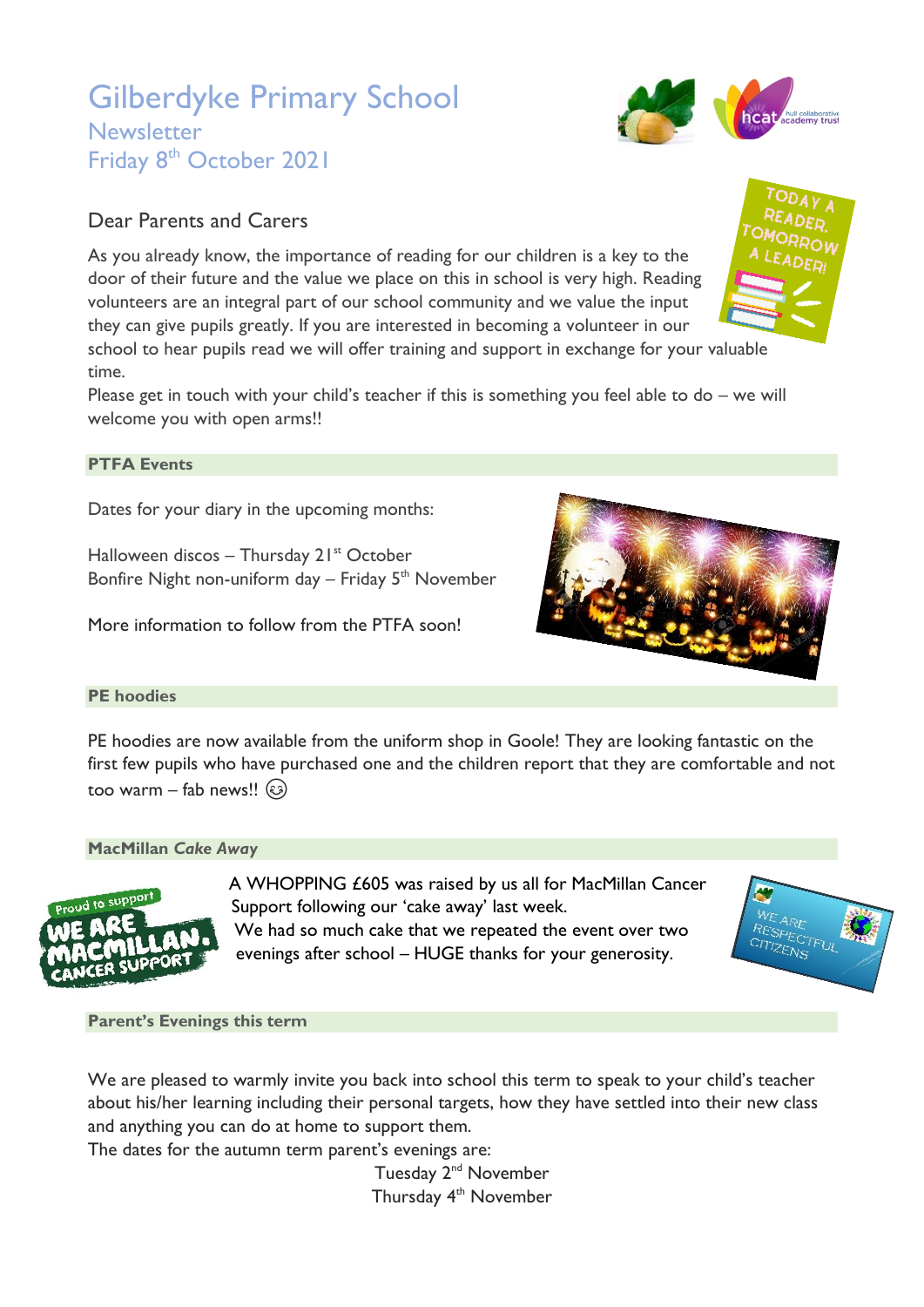#### **School photos**

Date for your diary: The photographer will be in school on Monday 18<sup>th</sup> October to take photos of individual pupils and their siblings.

#### **Morrisons Good to Grow initiative**

Morrisons supermarket are currently holding a 'Good to Grow' campaign to enable schools and organisations to get free gardening equipment by collecting their Grow Tokens. If you shop in Morrisons, please could you collect these for us so that we can add these resources to our development of the outdoor environment, many thanks. Further information below.